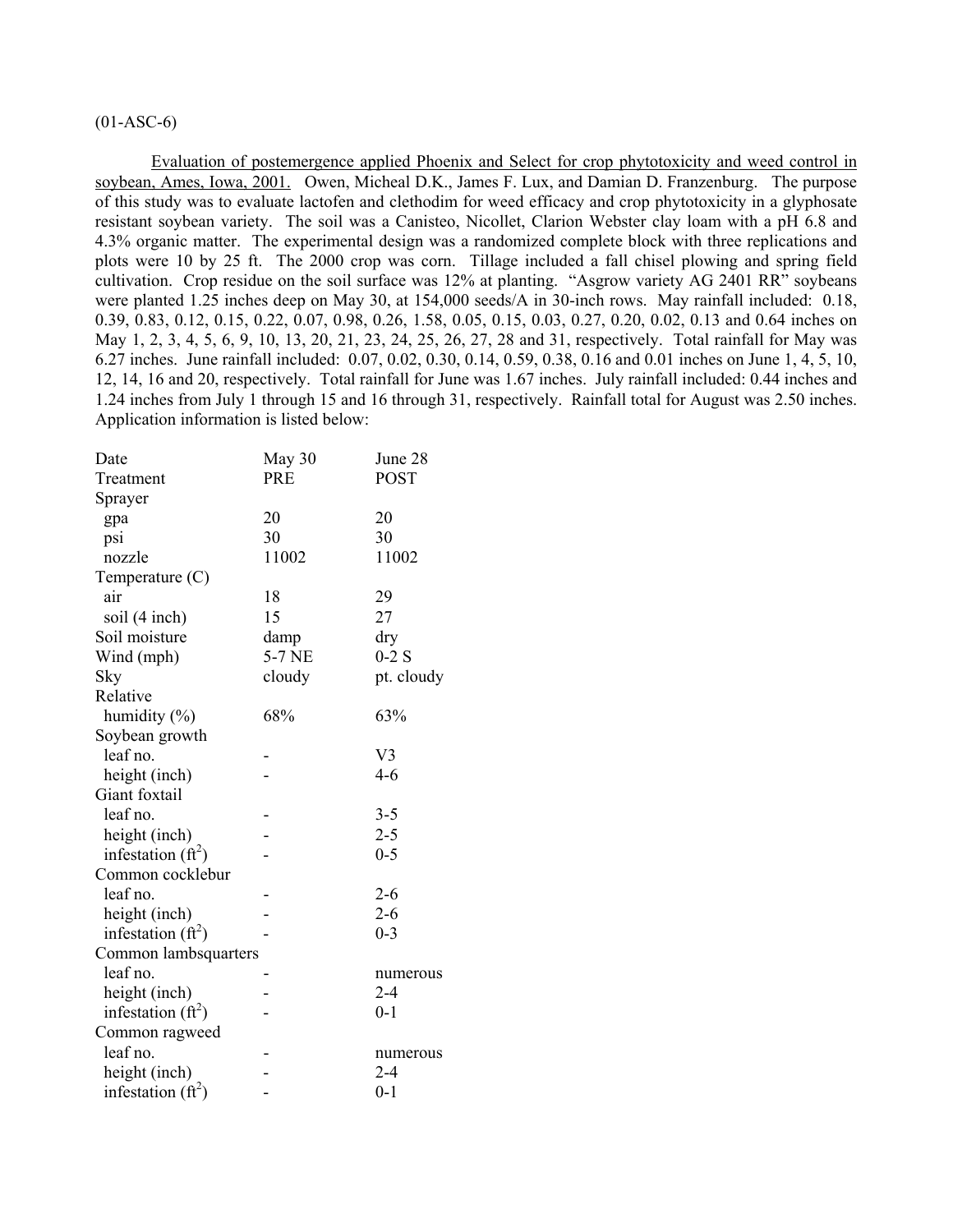| Common waterhemp     |          |
|----------------------|----------|
| leaf no.             | numerous |
| height (inch)        | $1 - 4$  |
| infestation $(ft^2)$ | $0-3$    |
| Velvetleaf           |          |
| leaf no.             | $3-5$    |
| height (inch)        | $2 - 3$  |
| infestation $(ft^2)$ | $0 - 1$  |
|                      |          |

POST Cobra demonstrated significantly higher injury than all Phoenix treatments on July 1. There were no differences among Phoenix treatments. On July 5, Phoenix plus the high rate of Select plus Pro-X had significantly lower injury than all other treatments. On July 12, treatments with Phoenix plus either Select rate plus Ammonium Sulfate and the Cobra treatment demonstrated 15 to 18% injury, while the remaining treatments had 10 to 12% injury. On July 20, the same injury trend continued at lower levels, but without significant differences between treatments. Common cocklebur control on July 5 ranged from 75 to 80% for Phoenix plus NIS and the Cobra treatment. The remaining treatments provided 60 to 68% common cocklebur control. This trend in cocklebur control continued through July 12 and 20 ratings. There were generally no significant differences in control between treatments for other weeds, regardless of evaluation date. (Dept. of Agronomy, Iowa State University, Ames)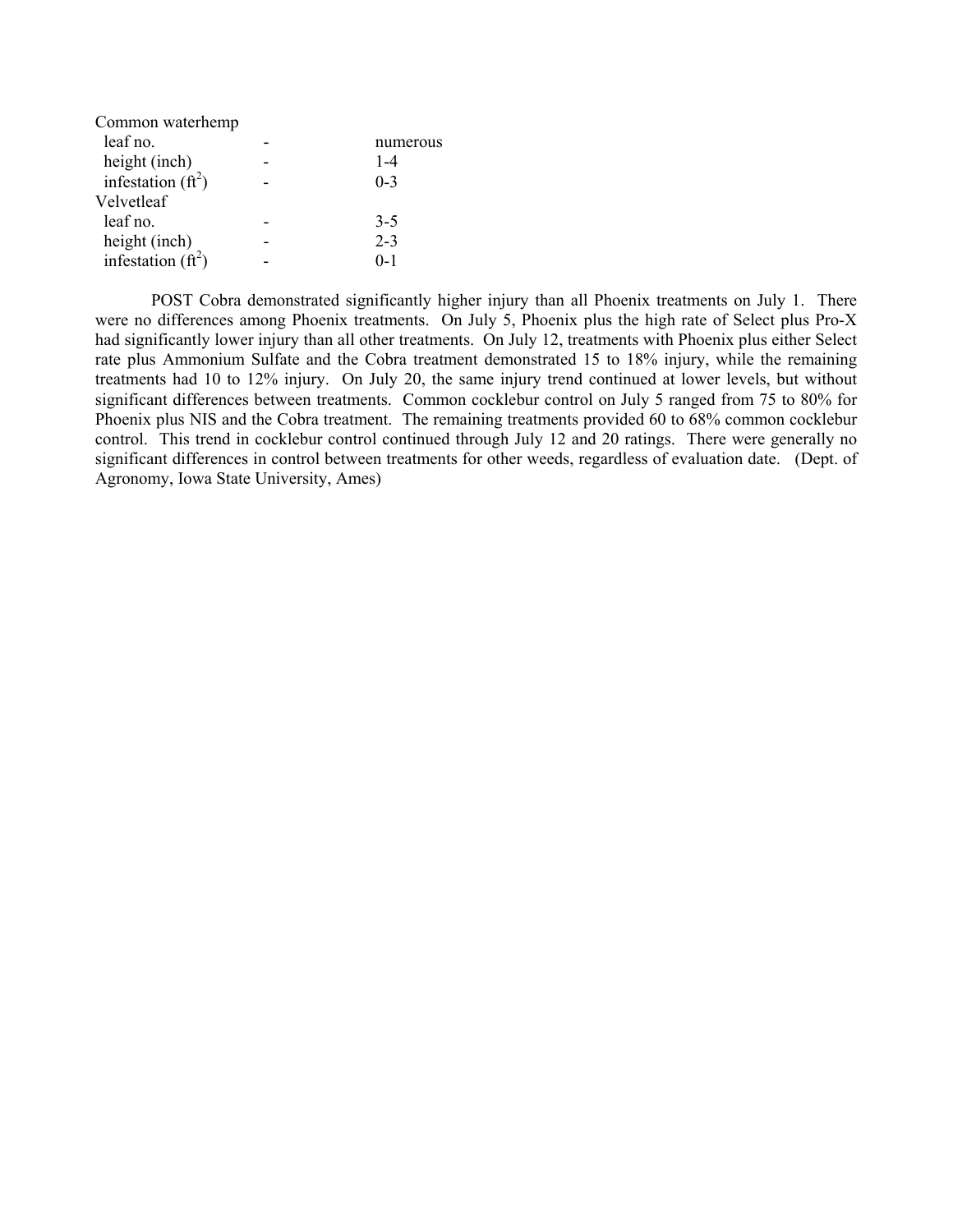### **DATA MEAN**

 **TITLE:** Evaluation of postemergence applied Phoenix and Select for crop phytotoxicity and weed control in soybean.

 **CREATED:** 06/05/2001 **REVISED:** 12/14/2001 **COMPLETED:** N  **PROJECT TYPE:** HERBICIDE

 **LOCATION:** AMES, IA **RESEARCHED BY:** IA State University  **DESIGN:** RANDOMIZED COMPLETE BLOCK DESIGN

| PLOT SIZE: 10.00 FT WIDE X 30.00 FT LONG                                                             |                                       | REPS: 03                                             |                 |                |                |                                                                                   |                |
|------------------------------------------------------------------------------------------------------|---------------------------------------|------------------------------------------------------|-----------------|----------------|----------------|-----------------------------------------------------------------------------------|----------------|
| TRT TREATMENT<br>NUM COMPONENT                                                                       | DOSAGE<br>RATE                        |                                                      | GLXMA<br>PHY %  | GLXMA<br>PHY % | SETFA<br>CON % | ABUTH<br>CON <sub>8</sub><br>UNIT TM 07/01/01 07/05/01 07/05/01 07/05/01 07/05/01 | AMATA<br>CON % |
| 1A UNTREATED CHECK                                                                                   | 0.00                                  | $\circ$<br>NA                                        | $\circ$         | $\bigcirc$     | $\circ$        | $\Omega$                                                                          | $\circ$        |
| 2A»PYTHON (80WDG)<br>B»PHOENIX (2EC)<br>C SELECT (2EC)<br>D»AMMONIUM SULFATE                         | 0.05<br>0.15<br>0.094<br>2.50         | LAA 1<br>LAA 2<br>LAA 2<br>LMA <sub>2</sub>          | 15              |                | 82             | 99                                                                                | 99             |
| 3A»PYTHON (80WDG)<br>B»PHOENIX (2EC)<br>C SELECT (2EC)<br>D»AMMONIUM SULFATE                         | 0.05<br>0.15<br>0.125<br>2.50         | LAA 1<br>LAA 2<br>LAA 2<br>LMA 2                     | 13 <sup>7</sup> | 17             | 80             | 99                                                                                | 98             |
| 4A»PYTHON (80WDG)<br>B»PHOENIX (2EC)<br>C SELECT (2EC)<br>$D\gg PRO-X$                               | 0.05<br>0.15<br>0.094<br>1.00         | LAA 1<br>LAA 2<br>LAA 2<br>PMA <sub>2</sub>          | 12              | 15             | 82             | 99                                                                                | 96             |
| 5A»PYTHON (80WDG)<br>B»PHOENIX (2EC)<br>C SELECT (2EC)<br>$D\!\!\!\times\!\!PRO\!-\!X$               | 0.05<br>0.15<br>0.125<br>1.00         | LAA 1<br>LAA 2<br>LAA 2<br>PMA <sub>2</sub>          | 12 <sup>°</sup> | 13             | 82             | 99                                                                                | 98             |
| 6A»PYTHON (80WDG)<br>B»PHOENIX (2EC)<br>C SELECT (2EC)<br>D»NIS                                      | 0.05<br>0.15<br>0.094<br>0.125        | LAA 1<br>LAA 2<br>LAA 2<br>$PMV$ 2                   | 15              | 15             | 82             | 99                                                                                | 99             |
| 7A»PYTHON (80WDG)<br>B»PHOENIX (2EC)<br>C SELECT (2EC)<br>D»NIS                                      | 0.05<br>0.15<br>0.125<br>0.125        | LAA 1<br>LAA 2<br>LAA 2<br>PMV <sub>2</sub>          | 15              | 1.5            | 83             | 99                                                                                | 98             |
| 8A»PYTHON (80WDG)<br>B COBRA (2EC)<br>C SELECT (2EC)<br>D»CROP OIL CONCENTRATE<br>E»AMMONIUM SULFATE | 0.05<br>0.15<br>0.125<br>1.00<br>2.50 | LAA 1<br>LAA 2<br>LAA 2<br>PMA <sub>2</sub><br>LMA 2 | 22              | 18             | 83             | 99                                                                                | 99             |
|                                                                                                      | LSD(0.05)                             |                                                      | 3.38            | 3.24           | 4.48           | 0.00                                                                              | 3.81           |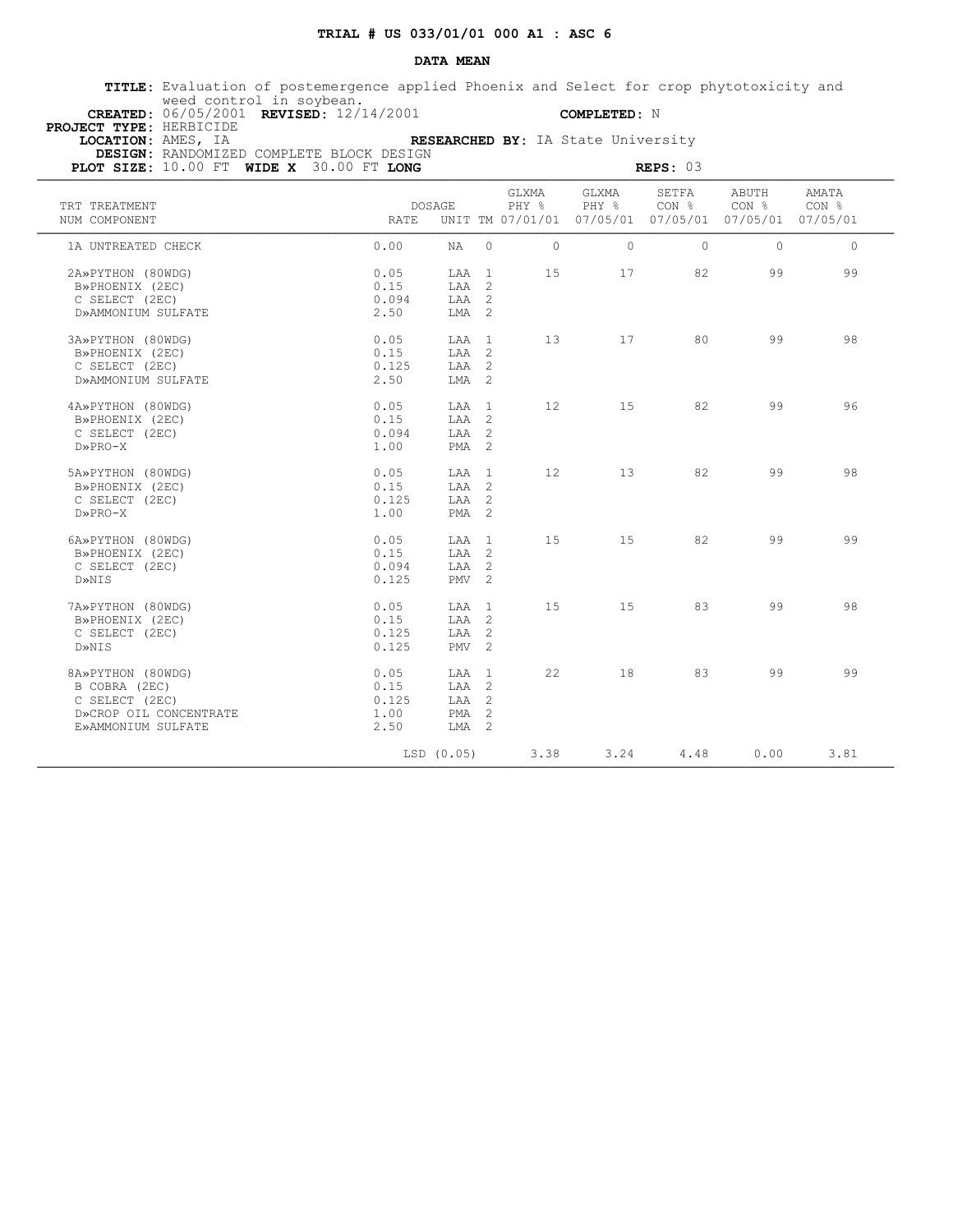### **DATA MEAN**

 **TITLE:** Evaluation of postemergence applied Phoenix and Select for crop phytotoxicity and weed control in soybean.

 **CREATED:** 06/05/2001 **REVISED:** 12/14/2001 **COMPLETED:** N  **PROJECT TYPE:** HERBICIDE

 **LOCATION:** AMES, IA **RESEARCHED BY:** IA State University

 **DESIGN:** RANDOMIZED COMPLETE BLOCK DESIGN

| PLOT SIZE: 10.00 FT WIDE X 30.00 FT LONG                                                             |                                       | REPS: 03                                               |                |                |                                                                        |                |                   |                |
|------------------------------------------------------------------------------------------------------|---------------------------------------|--------------------------------------------------------|----------------|----------------|------------------------------------------------------------------------|----------------|-------------------|----------------|
| TRT TREATMENT<br>NUM COMPONENT                                                                       | RATE.                                 | <b>DOSAGE</b>                                          |                | AMBEL<br>CON % | CHEAL<br>CON %<br>UNIT TM 07/05/01 07/05/01 07/05/01 07/12/01 07/12/01 | XANST<br>CON % | GLXMA<br>PHY %    | SETFA<br>CON % |
| 1A UNTREATED CHECK                                                                                   | 0.00                                  | NA                                                     | $\circ$        | $\circ$        | $\Omega$                                                               | $\circ$        | $\Omega$          | $\circ$        |
| 2A»PYTHON (80WDG)<br>B»PHOENIX (2EC)<br>C SELECT (2EC)<br>D»AMMONIUM SULFATE                         | 0.05<br>0.15<br>0.094<br>2.50         | LAA 1<br>LAA 2<br>LAA 2<br>LMA 2                       |                | 90             | 96                                                                     | 68             | 18                | 87             |
| 3A»PYTHON (80WDG)<br>B»PHOENIX (2EC)<br>C SELECT (2EC)<br>D»AMMONIUM SULFATE                         | 0.05<br>0.15<br>0.125<br>2.50         | LAA 1<br>LAA 2<br>LAA 2<br>$LMA$ 2                     |                | 88             | 99                                                                     | 68             | 15                | 93             |
| 4A»PYTHON (80WDG)<br>B»PHOENIX (2EC)<br>C SELECT (2EC)<br>$D\!\!\!\times\!\!PRO\!-\!X$               | 0.05<br>0.15<br>0.094<br>1.00         | LAA 1<br>LAA 2<br>LAA 2<br>PMA <sub>2</sub>            |                | 88             | 99                                                                     | 60             | 10 <sup>°</sup>   | 90             |
| 5A»PYTHON (80WDG)<br>B»PHOENIX (2EC)<br>C SELECT (2EC)<br>$D\!\!\!\times\!\!PRO\!-\!X$               | 0.05<br>0.15<br>0.125<br>1.00         | LAA<br>LAA 2<br>LAA 2<br>PMA <sub>2</sub>              | $\overline{1}$ | 87             | 99                                                                     | 68             | $12 \overline{ }$ | 92             |
| 6A»PYTHON (80WDG)<br>B»PHOENIX (2EC)<br>C SELECT (2EC)<br>D»NIS                                      | 0.05<br>0.15<br>0.094<br>0.125        | LAA 1<br>LAA <sub>2</sub><br>LAA 2<br>PMV <sub>2</sub> |                | 87             | 99                                                                     | 80             | 10 <sup>°</sup>   | 88             |
| 7A»PYTHON (80WDG)<br>B»PHOENIX (2EC)<br>C SELECT (2EC)<br>D»NIS                                      | 0.05<br>0.15<br>0.125<br>0.125        | LAA 1<br>LAA 2<br>LAA 2<br>PMV <sub>2</sub>            |                | 92             | 99                                                                     | 75             | $12 \overline{ }$ | 92             |
| 8A»PYTHON (80WDG)<br>B COBRA (2EC)<br>C SELECT (2EC)<br>D»CROP OIL CONCENTRATE<br>E»AMMONIUM SULFATE | 0.05<br>0.15<br>0.125<br>1.00<br>2.50 | LAA 1<br>LAA 2<br>LAA 2<br>PMA <sub>2</sub><br>LMA 2   |                | 90             | 99                                                                     | 78             | 18                | 92             |
|                                                                                                      |                                       | LSD (0.05)                                             |                | 7.00           | 3.22                                                                   | 10.49          | 4.92              | 5.19           |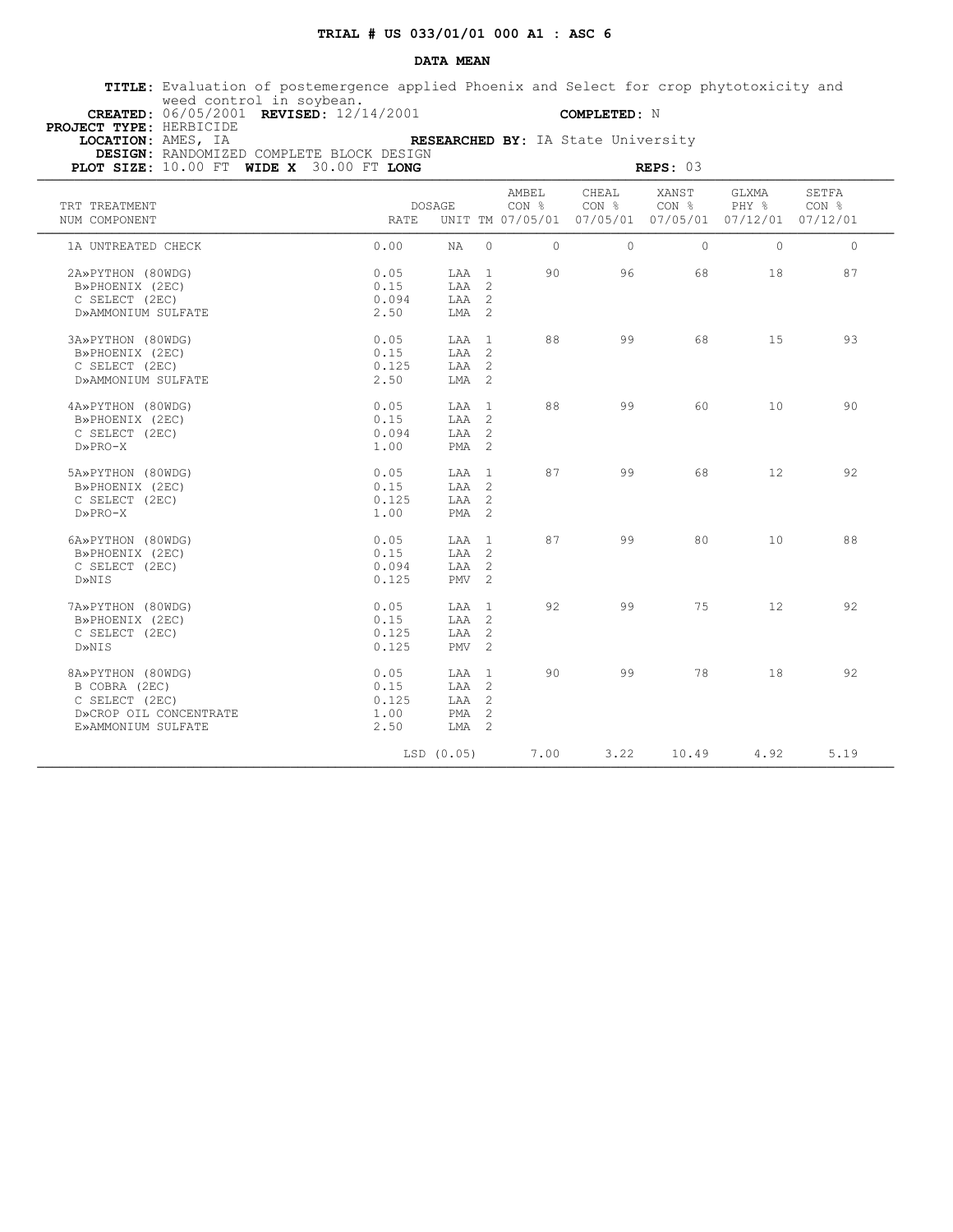### **DATA MEAN**

 **TITLE:** Evaluation of postemergence applied Phoenix and Select for crop phytotoxicity and weed control in soybean.

 **CREATED:** 06/05/2001 **REVISED:** 12/14/2001 **COMPLETED:** N  **PROJECT TYPE:** HERBICIDE

 **LOCATION:** AMES, IA **RESEARCHED BY:** IA State University

 **DESIGN:** RANDOMIZED COMPLETE BLOCK DESIGN **PLOT SIZE:** 10.00 FT **WIDE X** 30.00 FT **LONG REPS: 03 REPS: 03** 

| TRT TREATMENT<br>NUM COMPONENT | <b>RATE</b> | DOSAGE           |          | ABUTH<br>CON % | AMATA<br>CON %<br>UNIT TM 07/12/01 07/12/01 07/12/01 07/12/01 07/12/01 | AMBEL    | CHEAL<br>CON <sub>8</sub> CON <sub>8</sub> | XANST<br>CON % |
|--------------------------------|-------------|------------------|----------|----------------|------------------------------------------------------------------------|----------|--------------------------------------------|----------------|
| 1A UNTREATED CHECK             | 0.00        | NA               | $\Omega$ | $\circ$        | $\Omega$                                                               | $\Omega$ | $\Omega$                                   | $\circ$        |
| 2A»PYTHON (80WDG)              | 0.05        | LAA 1            |          | 98             | 98                                                                     | 85       | 93                                         | 60             |
| B»PHOENIX (2EC)                | 0.15        | LAA 2            |          |                |                                                                        |          |                                            |                |
| C SELECT (2EC)                 | 0.094       | LAA 2            |          |                |                                                                        |          |                                            |                |
|                                | 2.50        | $LMA$ 2          |          |                |                                                                        |          |                                            |                |
| D»AMMONIUM SULFATE             |             |                  |          |                |                                                                        |          |                                            |                |
| 3A»PYTHON (80WDG)              | 0.05        | LAA 1            |          | 99             | 98                                                                     | 88       | 96                                         | 57             |
| B»PHOENIX (2EC)                | 0.15        | LAA 2            |          |                |                                                                        |          |                                            |                |
| C SELECT (2EC)                 | 0.125       | LAA 2            |          |                |                                                                        |          |                                            |                |
| D»AMMONIUM SULFATE             | 2.50        | LMA 2            |          |                |                                                                        |          |                                            |                |
|                                |             |                  |          |                |                                                                        |          |                                            |                |
| 4A»PYTHON (80WDG)              | 0.05        | T.AA 1           |          | 98             | 95                                                                     | 78       | 98                                         | 57             |
| B»PHOENIX (2EC)                | 0.15        | LAA 2            |          |                |                                                                        |          |                                            |                |
| C SELECT (2EC)                 | 0.094       | LAA 2            |          |                |                                                                        |          |                                            |                |
| $D\gg PRO-X$                   | 1.00        | $PMA$ 2          |          |                |                                                                        |          |                                            |                |
| 5A»PYTHON (80WDG)              | 0.05        | LAA 1            |          | 99             | 96                                                                     | 82       | 98                                         | 60             |
| B»PHOENIX (2EC)                | 0.15        | LAA 2            |          |                |                                                                        |          |                                            |                |
| C SELECT (2EC)                 | 0.125       | LAA 2            |          |                |                                                                        |          |                                            |                |
| $D\gg PRO-X$                   | 1.00        | PMA <sub>2</sub> |          |                |                                                                        |          |                                            |                |
|                                |             |                  |          |                |                                                                        |          |                                            |                |
| 6A»PYTHON (80WDG)              | 0.05        | LAA 1            |          | 99             | 99                                                                     | 88       | 99                                         | 67             |
| B»PHOENIX (2EC)                | 0.15        | LAA 2            |          |                |                                                                        |          |                                            |                |
| C SELECT (2EC)                 | 0.094       | TAA 2            |          |                |                                                                        |          |                                            |                |
| D»NIS                          | 0.125       | PMV <sub>2</sub> |          |                |                                                                        |          |                                            |                |
| 7A»PYTHON (80WDG)              | 0.05        | T.AA 1           |          | 96             | 98                                                                     | 88       | 99                                         | 65             |
|                                | 0.15        | LAA 2            |          |                |                                                                        |          |                                            |                |
| B»PHOENIX (2EC)                |             |                  |          |                |                                                                        |          |                                            |                |
| C SELECT (2EC)                 | 0.125       | LAA 2            |          |                |                                                                        |          |                                            |                |
| D»NIS                          | 0.125       | $PMV$ 2          |          |                |                                                                        |          |                                            |                |
| 8A»PYTHON (80WDG)              | 0.05        | LAA 1            |          | 96             | 99                                                                     | 85       | 98                                         | 68             |
| B COBRA (2EC)                  | 0.15        | LAA 2            |          |                |                                                                        |          |                                            |                |
| C SELECT (2EC)                 | 0.125       | LAA 2            |          |                |                                                                        |          |                                            |                |
| D»CROP OIL CONCENTRATE         | 1.00        | $PMA$ 2          |          |                |                                                                        |          |                                            |                |
| E»AMMONIUM SULFATE             | 2.50        | LMA 2            |          |                |                                                                        |          |                                            |                |
|                                |             | LSD (0.05)       |          | 5.00           | 3.73                                                                   | 11.24    | 5.30                                       | 11.24          |
|                                |             |                  |          |                |                                                                        |          |                                            |                |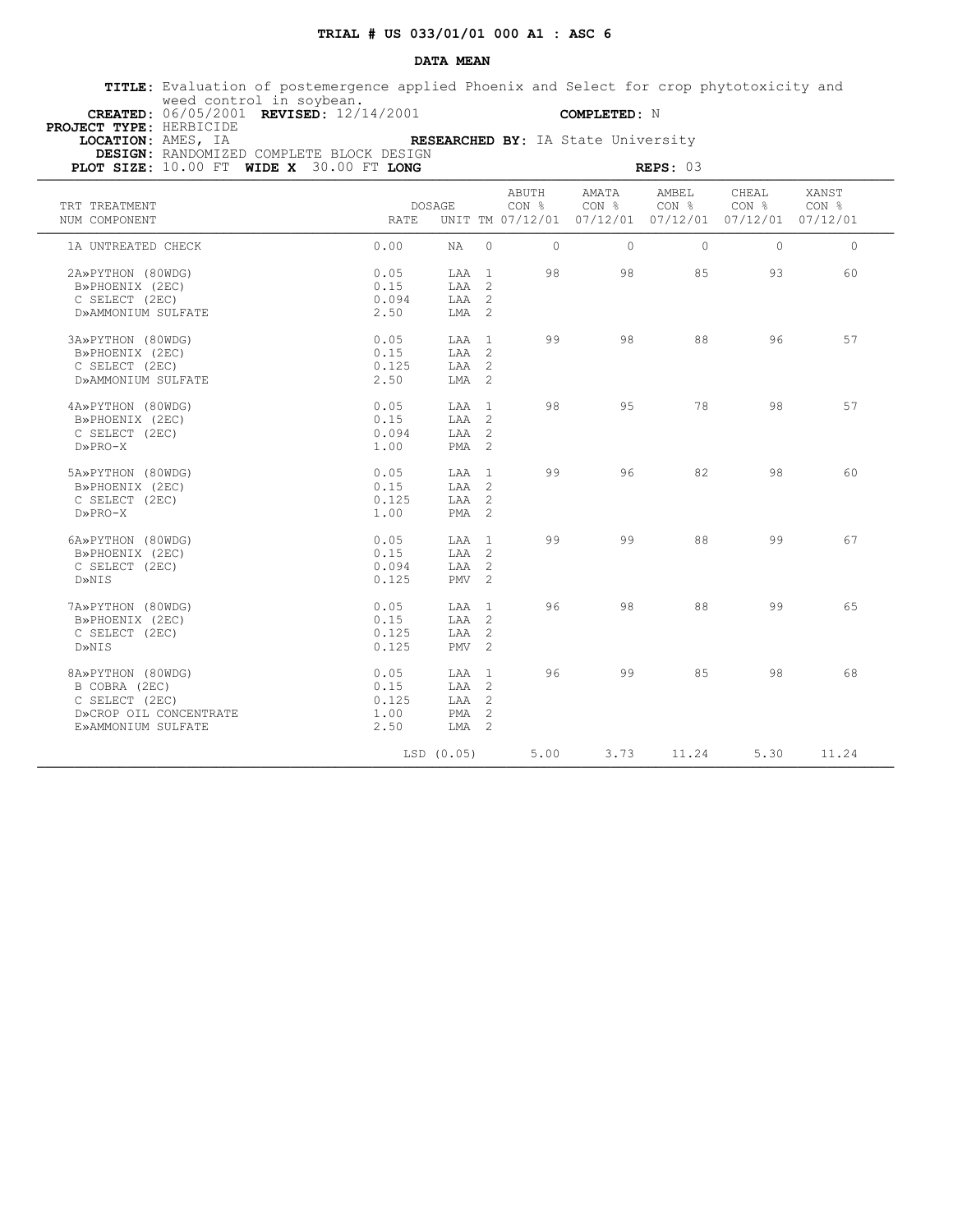### **DATA MEAN**

 **TITLE:** Evaluation of postemergence applied Phoenix and Select for crop phytotoxicity and weed control in soybean.

 **CREATED:** 06/05/2001 **REVISED:** 12/14/2001 **COMPLETED:** N  **PROJECT TYPE:** HERBICIDE

 **LOCATION:** AMES, IA **RESEARCHED BY:** IA State University  **DESIGN:** RANDOMIZED COMPLETE BLOCK DESIGN

| PLOT SIZE: 10.00 FT WIDE X 30.00 FT LONG               |                       | REPS: 03                  |                |                |                                                                                   |                           |                |  |  |
|--------------------------------------------------------|-----------------------|---------------------------|----------------|----------------|-----------------------------------------------------------------------------------|---------------------------|----------------|--|--|
| TRT TREATMENT<br>NUM COMPONENT                         | DOSAGE<br>RATE        |                           | GLXMA<br>PHY % | SETFA<br>CON % | ABUTH<br>CON <sub>8</sub><br>UNIT TM 07/20/01 07/20/01 07/20/01 07/20/01 07/20/01 | AMATA<br>CON <sub>8</sub> | AMBEL<br>CON % |  |  |
| 1A UNTREATED CHECK                                     | 0.00                  | $\circ$<br>NA             | $\circ$        | $\circ$        | $\circ$                                                                           | $\Omega$                  | $\circ$        |  |  |
| 2A»PYTHON (80WDG)<br>B»PHOENIX (2EC)                   | 0.05<br>0.15          | LAA 1<br>LAA 2            | 10             | 93             | 98                                                                                | 96                        | 92             |  |  |
| C SELECT (2EC)<br>D»AMMONIUM SULFATE                   | 0.094<br>2.50         | LAA 2<br>LMA 2            |                |                |                                                                                   |                           |                |  |  |
| 3A»PYTHON (80WDG)                                      | 0.05                  | LAA 1                     | 5              | 93             | 99                                                                                | 9.5                       | 90             |  |  |
| B»PHOENIX (2EC)<br>C SELECT (2EC)                      | 0.15<br>0.125         | LAA 2<br>LAA 2            |                |                |                                                                                   |                           |                |  |  |
| D»AMMONIUM SULFATE                                     | 2.50                  | LMA <sub>2</sub>          |                |                |                                                                                   |                           |                |  |  |
| 4A»PYTHON (80WDG)<br>B»PHOENIX (2EC)<br>C SELECT (2EC) | 0.05<br>0.15<br>0.094 | LAA 1<br>LAA 2<br>LAA 2   | 3              | 95             | 96                                                                                | 90                        | 78             |  |  |
| $D\gg PRO-X$                                           | 1.00                  | PMA <sub>2</sub>          |                |                |                                                                                   |                           |                |  |  |
| 5A»PYTHON (80WDG)<br>B»PHOENIX (2EC)                   | 0.05<br>0.15          | LAA 1<br>LAA 2            | 5              | 93             | 99                                                                                | 92                        | 77             |  |  |
| C SELECT (2EC)<br>$D\gg PRO-X$                         | 0.125<br>1.00         | LAA 2<br>PMA <sub>2</sub> |                |                |                                                                                   |                           |                |  |  |
| 6A»PYTHON (80WDG)<br>B»PHOENIX (2EC)                   | 0.05<br>0.15          | LAA 1<br>LAA 2            | $\mathcal{S}$  | 95             | 99                                                                                | 98                        | 93             |  |  |
| C SELECT (2EC)<br>D»NIS                                | 0.094<br>0.125        | LAA 2<br>PMV <sub>2</sub> |                |                |                                                                                   |                           |                |  |  |
| 7A»PYTHON (80WDG)                                      | 0.05                  | LAA 1                     | $7^{\circ}$    | 95             | 96                                                                                | 95                        | 80             |  |  |
| B»PHOENIX (2EC)<br>C SELECT (2EC)                      | 0.15<br>0.125         | LAA 2<br>LAA 2            |                |                |                                                                                   |                           |                |  |  |
| D»NIS                                                  | 0.125                 | PMV <sub>2</sub>          |                |                |                                                                                   |                           |                |  |  |
| 8A»PYTHON (80WDG)<br>B COBRA (2EC)<br>C SELECT (2EC)   | 0.05<br>0.15<br>0.125 | LAA 1<br>LAA 2<br>LAA 2   | 8              | 95             | 96                                                                                | 96                        | 85             |  |  |
| D»CROP OIL CONCENTRATE<br>E»AMMONIUM SULFATE           | 1.00<br>2.50          | PMA <sub>2</sub><br>LMA 2 |                |                |                                                                                   |                           |                |  |  |
|                                                        | LSD (0.05)            |                           | 7.25           | 3.94           | 5.75                                                                              | 6.89                      | 20.00          |  |  |